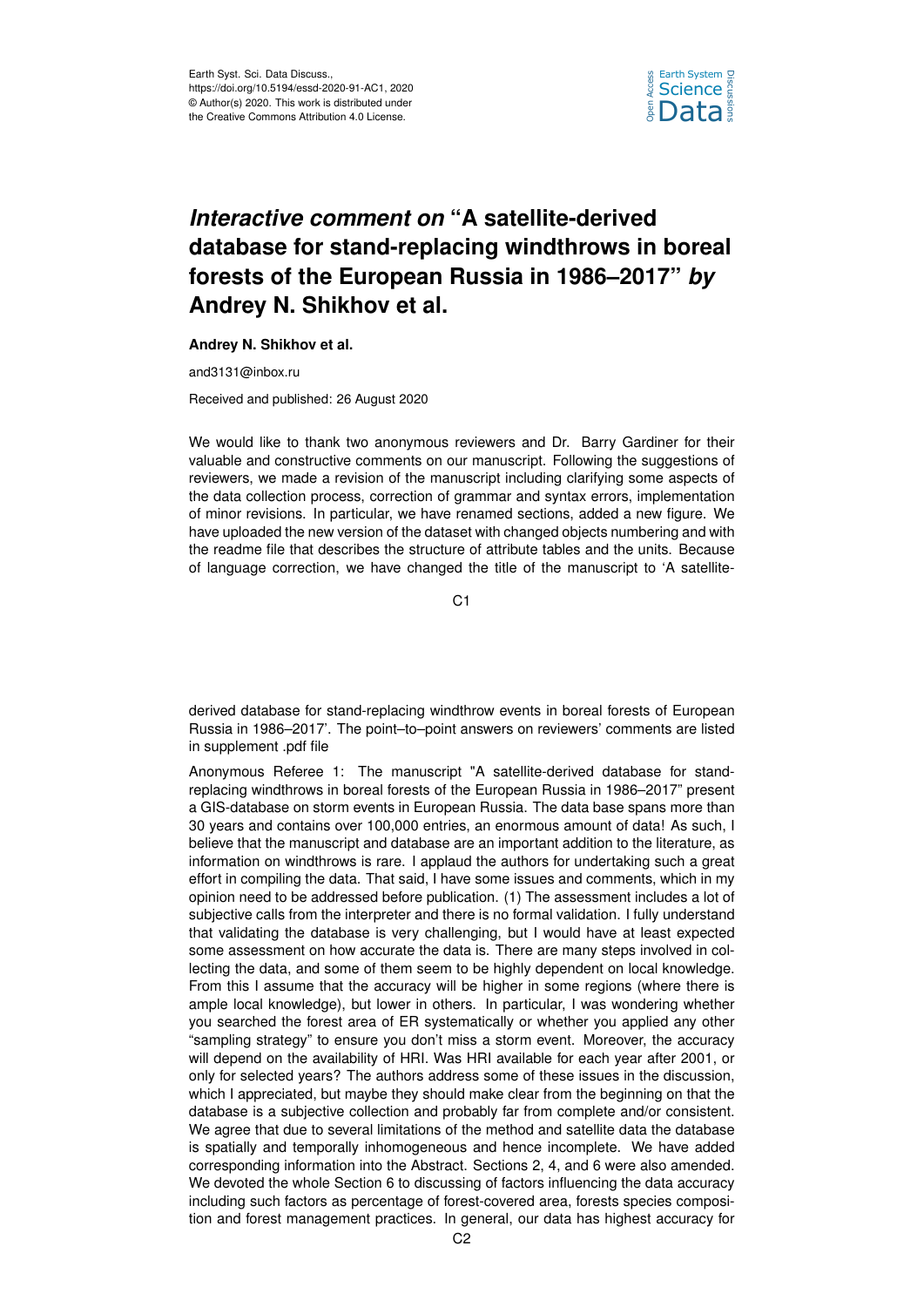low-populated northern and eastern part of the ER, where forests cover 70-90Each windthrow from our dataset was validated (that is, it was clarified that it is actually a windthrow), based on pre- and post-event Landsat/Sentinel-2 images, high-resolution images and additional information. So, the probability that any forest disturbance was mistakenly referred to a windthrow is minimal. However, we agree with the reviewer, that some thresholds used in the data collection process, in particular the thresholds for the minimum area of EDAs and windthrow, as well as the threshold for the minimum distance for separating successive windthrow, are somewhat subjective. We should stress, that the searching of windthrow areas based on GFC/EEFCC was systematic. The GFC/EEFCC-based collection of forest loss areas with windthrow-like signatures was carried out separately for each region of the ER. A grid with 50 km cell size was built inside the region, which helped to organize the searching of windthrow-like forest disturbances. The relevant information has been added to Section 4.1.1. The HRI are available only for several years (usually 2-8 images for the entire period 2001-2017), and the year of 2001 is the only year of the appearance for the first HRI. Wherein, some areas in the northern part of the ER are not covered by HRI. However, the lack of HRI affects determination of windthrow type (windstorm- or tornado-induced) rather its identification accuracy. The relevant information has been added to Section 2.2.

(2) In the same line as the previous comment, many of the decision to group patches to windthrows, etc. are based on arbitrary thresholds. I wonder whether the authors have tested the sensitivity of their results to those thresholds. The allocation of patches to windthrow events might look very different with slight changes in threshold values. Indeed, in our method, we used a number of thresholds that have some subjectivity but are based on previous studies. For instance, the 10-km threshold for separate successive windthrow from each other is based on study of Doswell and Burgess (1988), who proposed the 5–10 miles (8–16 km) threshold for the gap to separate one skipping tornado from two successive tornadoes. The threshold for minimum area of EDAs was chosen based on study of Koroleva and Ershov (2012) who showed high uncertainty of estimated geometrical characteristics of small-scale windthrow (less than 1800 m2,

 $C<sub>3</sub>$ 

i.e., two GFC pixels). In addition, we decided to filter out such small-scale disturbances since it is virtually impossible to confirm their wind-related origin. We performed sensitivity test for the latter threshold and found that the absence of minimum accepted area for EDAs will increase area of windthrow by 2-3We have added this information to Sections 4.1.1 and 4.1.4.

(3) You do not explain how the Landsat data was processes. Please give some details on the processing. We downloaded Landsat images (L1T processing level) from https://earthexplorer.usgs.gov/ and https://eos.com/landviewer. We did not use any atmospheric correction algorithm for the image preprocessing (see our rationale below). For NDII-based delineation process, we used only images with cloudiness less than 10The relevant description been added to the revised version of the manuscript (to different parts of Section 4). The reference 'Foga et al., 2017' has been added to the reference list. Moreover, how many Landsat images were available per year, on average? The availability of cloudless Landsat images varied from year to year. The lowest number of cloud-free images (2-4 images a year on average) is available for 2003-2006 and 2012, when only Landsat-7 (SLC-off) data were available (Potapov et al., 2015). Hence, the worst accuracy of windthrow date determination is typical for these years. On average, 8-10 cloud-free images per year can be used for windthrow identification and dates determination. Due to Sentinel-2A satellite launching, number of images per year had an abrupt increase after the summer of 2016. We have added this information to Section 4.4. I guess that in Russia many winter images are covered by snow. As you use pre/post windthrow Landsat images to ensure windthrow detection, data availability is crucial. In years with only few observations, detection accuracy might be lower. Winter images (of land covered with snow) were successfully used for windthrow identification, especially if a storm occurred at the end of summer season, and autumn season lacked cloud-free images. (4) The manuscript is already well written, but needs some language editing. I give some suggestions below. Also, it is quite dry to read in some parts, but I guess this is typical for a data paper. We thank the reviewer for his suggestions on language editing.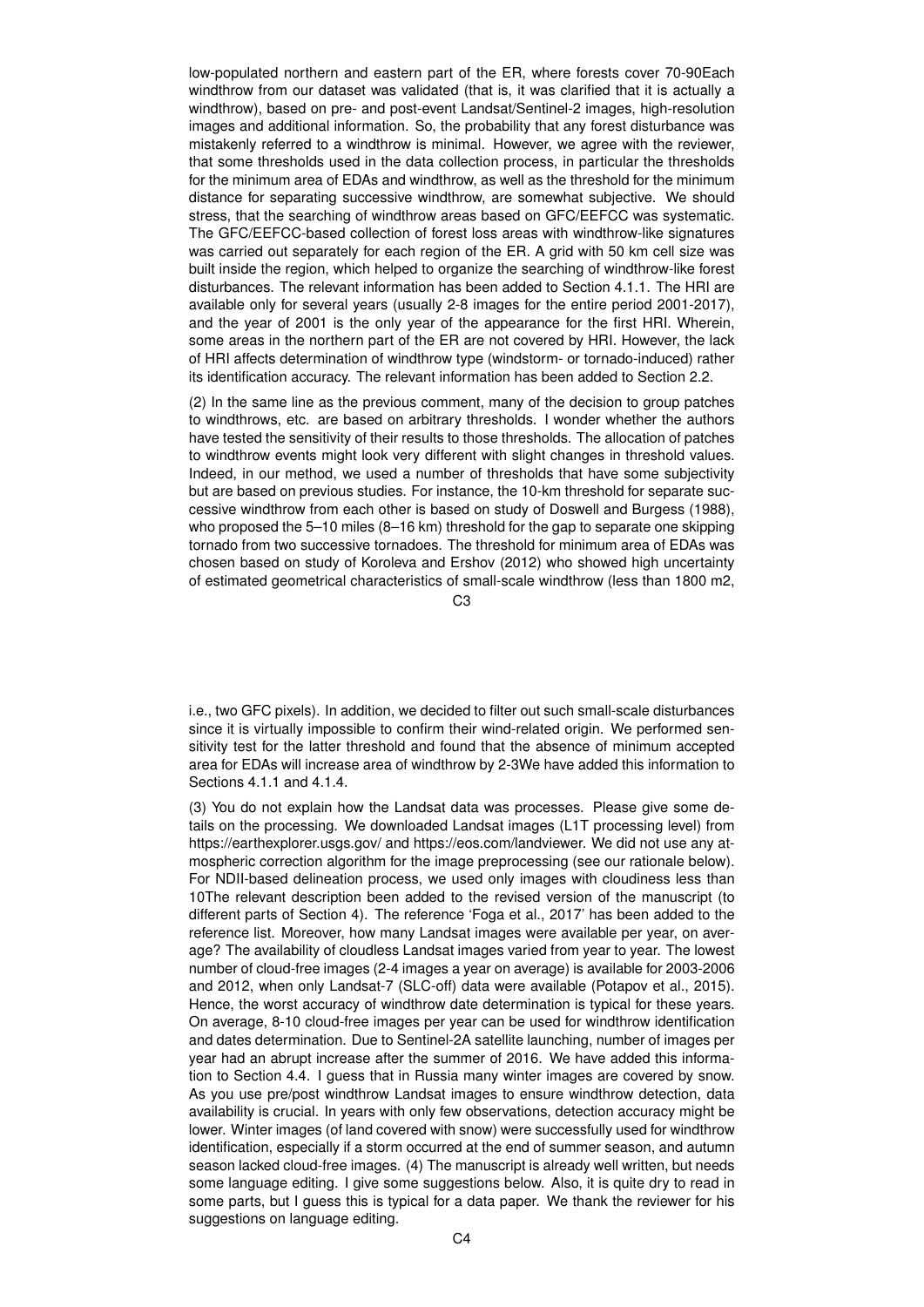SpeciïňAc comments: Throughout the manuscript: No "the" needed before "European Russia". Corrected (including the title). L. 17: Sentence starting with "Additional. . .": Something wrong with the sentence, please revise (e.g., "Additional information, such as . . ., is also provided." Corrected. L. 21: Change to ". . ., which is in contrast to . . .". Corrected. L. 23: Change to ". . . can be used by both science and management." Corrected. L. 28: "Forests are. . ." Corrected. L. 29: "Exposed to. . ." and replace "and windstorms" to "or windstorms". Corrected. L. 37: ". . ., and droughts. . ." Corrected. L. 38: Remove "the" before "Western. . ." Corrected. L. 41: Change to ". . .like increasing growing stock. . ." Corrected. L. 43: Remove "as well". Corrected. L. 46: Remove "of" before "wind-related . . ." Corrected. L. 56: Remove "substantially" Corrected. L. 62: Replace "on the Earth" with "globally" Corrected. L. 66: Replace "publication" with "opening" Corrected. L. 75: Replace "the archive of Landsat images" with "the Landsat archive" Corrected. L. 76: Remove "the" before "public map. . ." Corrected. L. 79: Add "the" before "windthrow delineation. . ." Corrected. L. 74-82: You rather describe where you do what in the manuscript, which is not of interest at this point. I strongly suggest to revise this paragraph to give a detailed description of what data and which speciin Ac attributes you will collect; and what is the rational for collecting those. Corrected. The paragraph has been partially rewritten; the description of the data and specific attributes has been added. The sentence on the importance of collecting the windthrow database has been added to the previous paragraph. L. 88: "study region" not "study regions". It is also not clear to me what the following sentence means. Please revise. Corrected, the second part of the sentence has been removed. L. 93: What is "the large area"? Do you mean a speciin Ac area? Corrected. L. 100ff: Why is this written in bullet points? I strongly suggest to write the section out as proper text. Corrected. L. 101/102: Change to ". . . forest disturbance at annual temporal resolution." Corrected. L. 108: Change to ". . . on forest loss classiin Aed into. . ." Corrected. L. 122: How do you download images from Google Maps or Bing Maps? The sentence has been completely rewritten. L. 175: This might be a personal in Cavor, but could you give the areas in hectare or square meters? A value of 0.0018

C5

km2 is hard to image, given all the leading zeros. Corrected. Section 4.1.1.: How did you ensure you didn't miss a windthrow? Was there some systematic sampling design applied? How can you be sure there are only 450 windthrows? Did you look any each and every disturbance patch? We assume that the searching of windthrow areas based on GFC/EEFCC was rather systematic. The GFC/EEFCC-based collection of forest loss areas with windthrow-like signatures was carried out separately for each region of the Russian Federation. A grid with 50 km cell size was built inside each region, which helped to organize the searching of windthrow-like forest disturbances âAT the searching was performed sequentially in each cell of the grid. However, we agree, that some windthrow areas can be missed and discuss it in Section 6. Moreover, since we used the threshold values of windthrow area (0.05 km2 for tornado-induced windthrow areas and 0.25 km2 for other windthrow), all forest disturbances with smaller area are missed in our database. The relevant information has been added to Section 4.1.1.

L. 195: Revise beginning of the sentence. Corrected. L. 200: How was the Landsat data processed? Were any corrections or masking algorithms applied? More information needed. We applied none atmospheric correction algorithm for preprocessing Landsat images, since NDII is based on the near-infrared (0.76 - 0.90 nm) and middle-infrared (1.55 - 1.75 nm) spectral bands that are almost insensitive to atmospheric impact. We used images with cloudiness less than 10L. 211: Change "the stand-replacing" to "a stand-replacing" Corrected. L. 212: Not sure what is meant by "However, this value may be less if these disturbances hold the substantial part of the image."? Please explain. The paragraph has been rewritten for clarity. We estimated threshold value from the statistics of ∆NDII raster. Firstly, we obtained the mean value and standard deviation of ∆NDII within the entire forest-covered area on image. Stand-replacing forest disturbance inherently has ∆NDII values substantially higher than the image average. To separate stand-replacing forest disturbance from other forest-covered area, we used the threshold value of two standard deviations, which was previously tested by Koroleva and Ershov (2012). However, in some cases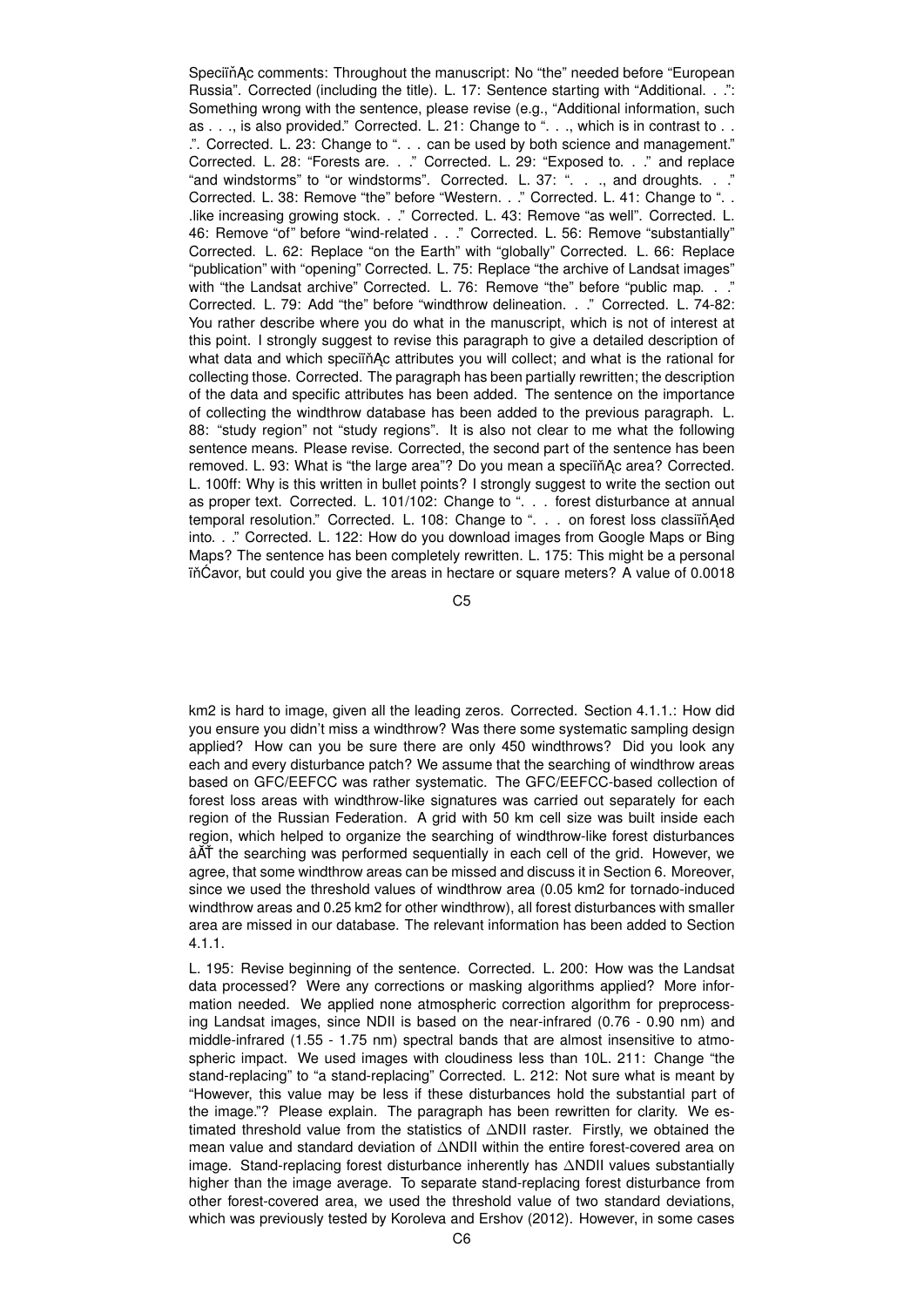the ∆NDII distribution within the entire image was skewed (e.g., due to the presence of cloud decks or haze on the post-event image). In such cases, we lowered the threshold value of ∆NDII iteratively by comparing the detected changes with results of visual identification of windthrow on a post-event image (using several examples located in different parts of windthrow). As a result, actual threshold values ranged from 1.5 to 2 standard deviations. Then, a binary raster of detected changes (i.e., forest losses) has been created (see fig. 4d) and converted to a shapefile. This information has been added to Section 4.1.3.

L. 230: "A similar threshold value. . ." Corrected. L. 230ff: Here for instance I have the feeling that the choice of thresholds is very subjective and depends largely on the interpreter and his/her knowledge. How can we make sure that the data collection is systematic and not biased? We selected this threshold values based on Doswell and Burgess (1988), who proposed the 5-10 miles (8-16 km threshold for the gap length to separate one skipping tornado from two successive tornadoes. It is also important, that this threshold determines only geometrical characteristics of single windthrow (the second layer of the GIS database) and do not affect the total area of a storm event (the third layer of the GIS database). The relevant text has been added to Sections 4.1.4 and 4.3. L. 270: How did you assess whether a storm happened in winter? My guess is that satellite data and HRI data is mostly only available for the growing period. The availability of the Landsat and Sentinel-2 images does not depend on the season of a year, excluding some years, e.g. 2003–2006, when only the Landsat-7 (SLC-off) images were available. In fact, wintertime images were widely used at all stages of the data collection. We agree with the reviewer that the frequency of obtaining of cloudless images in autumn and winter was lower than in summer season, but it was sufficient for the analysis. The text in Section 4.4 has been corrected to highlight this issue. L. 292ff: How was the central line drawn? By hand? Or did you use an algorithm to do so? Is the line sensitive to the allocation of patches to wind throw events? The central line was created automatically (using a Python tool) as a distance between two farthest points of a windthrow. It is insensitive to the allocation of patches to windthrow

 $C.7$ 

area. The explanation has been added to Section 4.3. L. 389ff: This is discussion and not results. In genera you mix up a lot of results reporting and discussion. In general, I think that is in Ane for such a paper, but then you should rename the section to Results and Discussion; and give the Discussion section a more informed title. We agree. The section "Results" has been renamed to "Results and Discussion", and the section "Discussion" has been renamed to "Data and method limitations" L. 446: You note that no winter windthrows were found. This might be a result of missing winter observations, right? Both Landsat-based products GFC and EEFCC reveals standreplacing windthrow area regardless of the season of its appearance. In particular, if windthrow happened in winter it would be clearly seen on image taken in subsequent vegetation period because of rather slow forest recovery process. Therefore, the revealed lack of winter windthrow is feasible due to the climatic conditions of the study area and does not associated with data limitations. In particular, winter storms from Western Europe reach the territory of Russia already weakened (Haylock, 2011), while low temperatures and soil freezing also prevent stand-replacing windthrow in Russian forests during winter season (Suvanto et al., 2016). According to (Suvanto et al., 2016), winter windthrow are not typical for Finland as well. The relevant information has been added to Section 5.3. Conclusion section: You are cautious in interpreting trends in windthrow area due to inconsistencies in your data. This is great and much appreciated. However, you then conclude that the positive trend for large windthrows likely is "real". But how do you come to this conclusion? Without proper validation, we can't be sure about this. I suggest to remove this conclusion. We agree with this suggestion and have removed this conclusion. Comments on the database: The dataset was downloadable and could be opened in standard GIS software (QGIS).All entries had attributes. The projection of the GIS layers was set. Units were not speciin Ac. I thus encourage the authors to add a README or similar metadata in Ale to describe the units (i.e., are, length, etc.). We agree. The 'Readme' file that describes the structure of attribute tables and the units has been added to the dataset. We have also changed the objects numbering inside each GIS layer of the database (the relevant description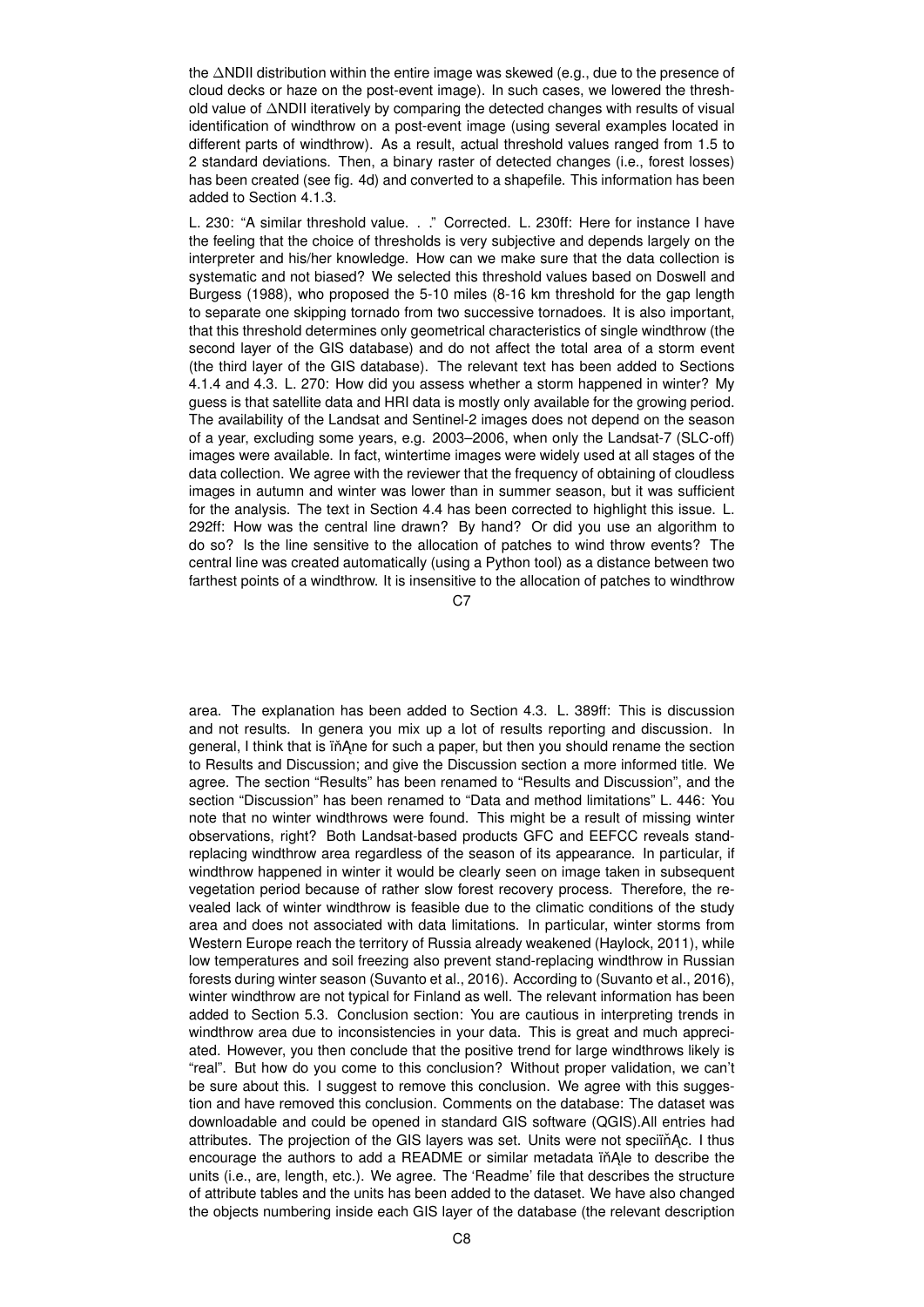has been added to Section 3). The URL address of the dataset has been changed to https://doi.org/10.6084/m9.figshare.12073278.v6

âĂČ Anonymous Referee 2: The manuscript described the development of a satellitedriven GIS database containing information on stand-replacing windthrows in boreal forests of the European Russia between 1986 and 2017. Based on this database the spatial and temporal distribution of windthrows in European Russia is also presented in the manuscript. The manuscript is well structured and written (although the large number of acronyms make the reading difiňAcult in places) and is free of errors in logic. Furthermore, the manuscript is in Alling a gap concerning the climatology of severe storms in European Russia, especially in the sparsely populated area. Minor comments line 10: "natural disturbances" is not clearly deïňAned in this context The word "natural" has been deleted. line 14: "[...] determine the type of" Corrected. line 17: "[...] with an area" Corrected. line 18: replace "contained" with "containing" Corrected according to the suggestion of the first reviewer. The phrase has been modified as follows: "Additional information such as weather station reports and event description from media sources is also provided". line 21: "[...] happened in the summer" Corrected. line 24: no need to include this information in the abstract. We agree; the information has been removed. line 29: from my point of view "disturbance" is not a good choice of word in this context 'Natural disturbance agent' is a commonly used term relating to wildfires, windstorms, insect outbreaks, etc. (see e.g. Ulanova, 2000; Seidl et al., 2017). line 36: "Particularly, both the [...]" Corrected. line 45: "[...] convective storms in the warm season" Corrected. line 50: not sure what "macro-regional" is in this context The word 'macro-regional' is has been replaced by 'international'. line 52: replace "presented" with "compiled" Corrected. line 54: remove extra open parenthesis Corrected. line 100: "[...] that occurred" Corrected. lines 151-155: maybe the authors should add a in Agure containing examples of the "three hierarchical levels" A new figure 3 has been added that shows an example with all three hierarchical levels of the database, explains the determination of geometric characteristics of storm event, and shows the examples of parallel and successive windthrow. Correspond-

 $C<sub>9</sub>$ 

ingly, numbers of all subsequent figures have been changed. line 208-210: the choice of thresholds is not clearly deïn Aned The paragraph has been rewritten for clarity. We estimated threshold value from the statistics of ∆NDII raster. Firstly, we obtained the mean value and standard deviation of ∆NDII within the entire forest-covered area on image. Stand-replacing forest disturbance inherently has ∆NDII values substantially higher than the image average. To separate stand-replacing forest disturbance from other forest-covered area, we used the threshold value of two standard deviations, which was previously tested by Koroleva and Ershov (2012). However, in some cases the ∆NDII distribution within the entire image was skewed (e.g., due to the presence of cloud decks or haze on the post-event image). In such cases, we lowered the threshold value of ∆NDII iteratively by comparing the detected changes with results of visual identification of windthrow on a post-event image (using several examples located in different parts of windthrow). As a result, actual threshold values ranged from 1.5 to 2 standard deviations. Then, a binary raster of detected changes (i.e., forest losses) has been created (see fig. 4d) and converted to a shapefile. This information has been added to Section 4.1.3.

lines 220-240: is not clear how the thresholds used in this section have been derived We used the 10-km threshold as the slightly modified value proposed by Doswell and Burgess (1988) who suggested to use the 5–10 miles (8–16 km) threshold for a gap to discriminate between one skipping tornado and two successive tornadoes. The reference to (Doswell and Burgess, 1988) has been added to the revised version of the manuscript. line 261: the ratio of length to width of 10:1 is based on previous studies conducted for European Russia? Yes. This is typical ratio for tornado length and width for US (Schaefer and Edwards, 1999) and for Northern Eurasia (Shikhov and Chernokulsky, 2018). The clarification has been added to the revised version of the manuscript. line 323: "[...] we calculated as well" Corrected. line 323: "estimation" instead of "estimating" Corrected. line 348: citation not in the correct form We have checked the correctness of the citation. line 361: citation not in the correct form We have checked the correctness of the citation. line 439: "storm events occurred" Cor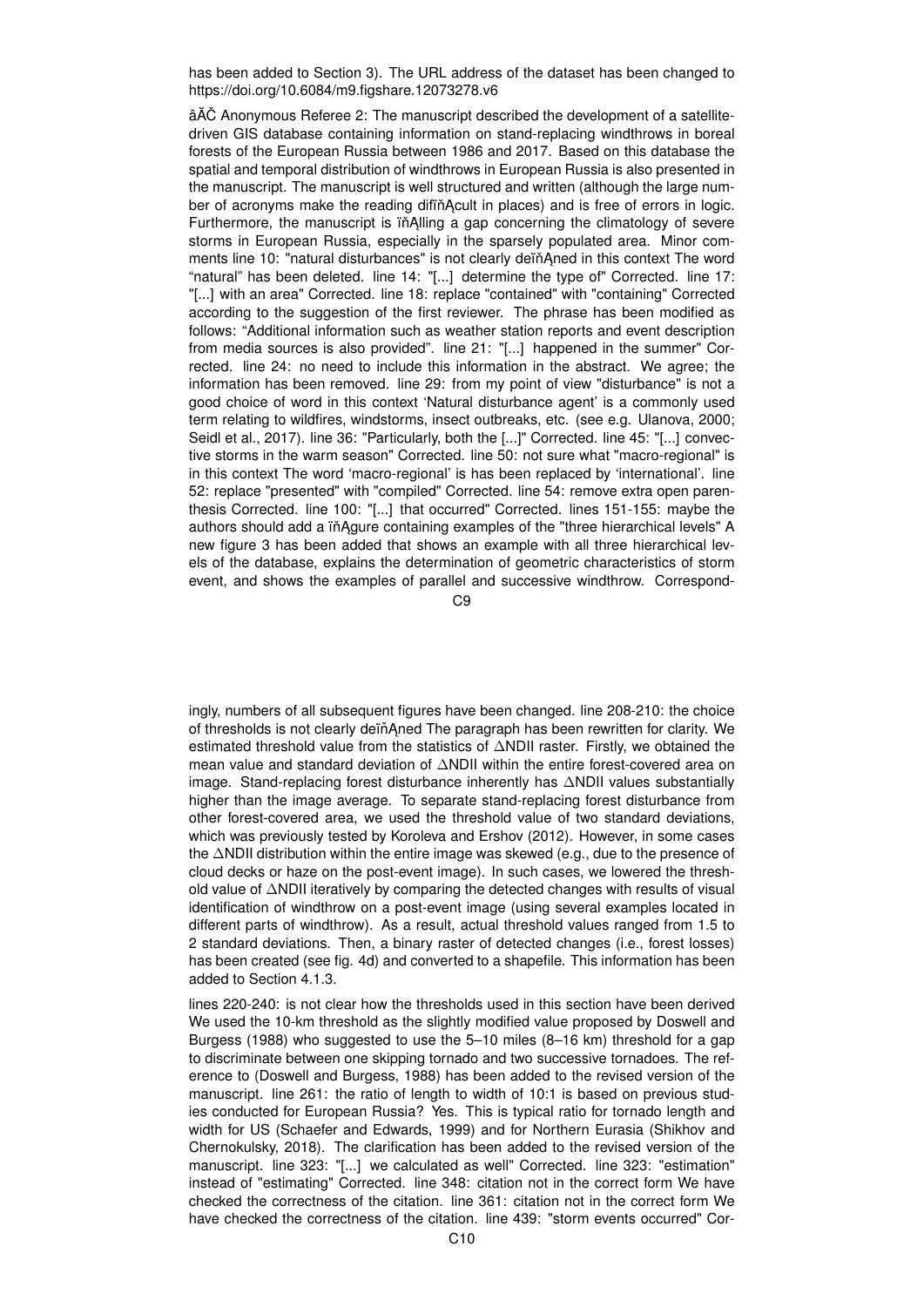rected. line 472: is not clear what the authors meant by "contain fewer plots" A typical tornado-induced windthrow event on average contains less EDAs than non-tornado induced one. The word "Plots" has been replaced by "EDAs".  $\hat{a}A\hat{C}$  Interactive comment from Barry Gardiner Main Points 1. Language needs some help. I would recommend the paper being checked by a native English paper because in some places the meaning was not totally clear. Language has been improved. 2. Unlike the earlier reviewer I was really impressed at how much effort was put into assessing the potential errors in the assessment. I also think the authors were completely honest about limitations in the data and their assessments. Such honesty will give really help users of the data. In the revised version, we made minor changes according to the first reviewer suggestions. Minor Points 1. I would recommend referencing the paper Ulanova, N.G., 2000. The effects of windthrow on forests at different spatial scales: a review. For. Ecol. Manage.135, 155–167. https://doi.org/10.1016/S0378-1127(00)00307-8 This paper deals with the effects of wind in the Russian boreal forest. It is a brilliant and seminal paper. The reference to this paper has been added in the Introduction section. 2."windthrow" not "windthrows" throughout. Plurals in English can be difind Acult. Corrected (including the title). 3. I think early on you need to tell the reader that your analysis was done manually and not automated. That is important to understand the process. Also refer whenever possible to Fig. 2 which is super useful. We have added the word 'manually' into the Abstract. Additionally, the short sentence on the manual character of the data analysis has been added to the beginning of Section 4. The additional references to figure 2 have been added throughout the text. 4. Page 6. I think some more justiin Acation of the limits you set would be helpful, for example the lower limits on size of EDAs. We removed all EDAs with an area ≤ 1800 m2 that equals to area of two GFC pixels. We filtered out such small-scale disturbances since it is virtually impossible to confirm their wind-related origin. Moreover, the area of local windthrow can be almost three times overestimated by Landsat images (Koroleva and Ershov, 2012). Thus, this is the balance between slight underestimation of the total area of windthrow (by 2-3We have added this rationale to Section 4.1.1. 5. Page 7. What did you do in highly pop-

C11

ulated areas? Did you just accept that you will have missed wind damage on some occasions? Indeed, the windthrow data obtained for the period before 2000 (using the EEFCC dataset) may be incomplete for highly-populated regions of the ER due to assignment of forest losses to broad periods, i.e., 1986–1988 and 1989–2000. To partially avoid missing of windthrows, using Landsat images, we performed additional verification of all large-scale forest loss areas (with area more than 5 km2) in these regions independently of their geometry, since windthrow areas can be totally masked out by logged areas. Thus, we were able to find three large-scale windthrow events in highly-populated regions of the ER. However, some windthrow events can still be missed. The clarification has been added to Section 4.1.2. 6. Page 7, line 212. Use "represent" not "hold". The paragraph has been completely rewritten according to the suggestions of the first reviewer. 7. Page 8, line 222. Again justify the ïňAgure of 5-10 km. Do you use "rules" or is this judgement left to the observer? We used the 10 km threshold, which is in the range of 8–16 km (5–10 miles) proposed by Doswell and Burgess (1988) to discriminate between one skipping tornado and two successive tornadoes. Therefore, if the nearest EDAs were located at a distance more than 10 km from each other, they belonged to different windthrow. If the distance between them was less or equal to 10 km, they belong to one windthrow except for several cases. The exceptions were associated with changes of windthrow direction, transformations of one windthrow type to another identified by the HRI, and abrupt change of forest damage degree. 8. Page 9, line 261. I think "predominately" is better than "prevalently". Corrected. 9. Page 11, line 346. I think the symbol should be  $\hat{a}$ Lij rather than  $\lt$ Corrected. 10. Page 13, line 367. When you say "less than 13It is less than 1311. Page 13, line 392. But trees could break. You don't manage wind break at all in your paper. It is of note, that we cannot determine whether the trees were felled or broken by the wind based on satellite images, even having very high resolution. Therefore, we use a single term "windthrow" for all types of wind-induced forest damage. This clarification has been added to the beginning of Section 5. 12. Page 13, line 398. Please deïnAne "parallel" and "successive". Successive windthrow areas induced by one storm event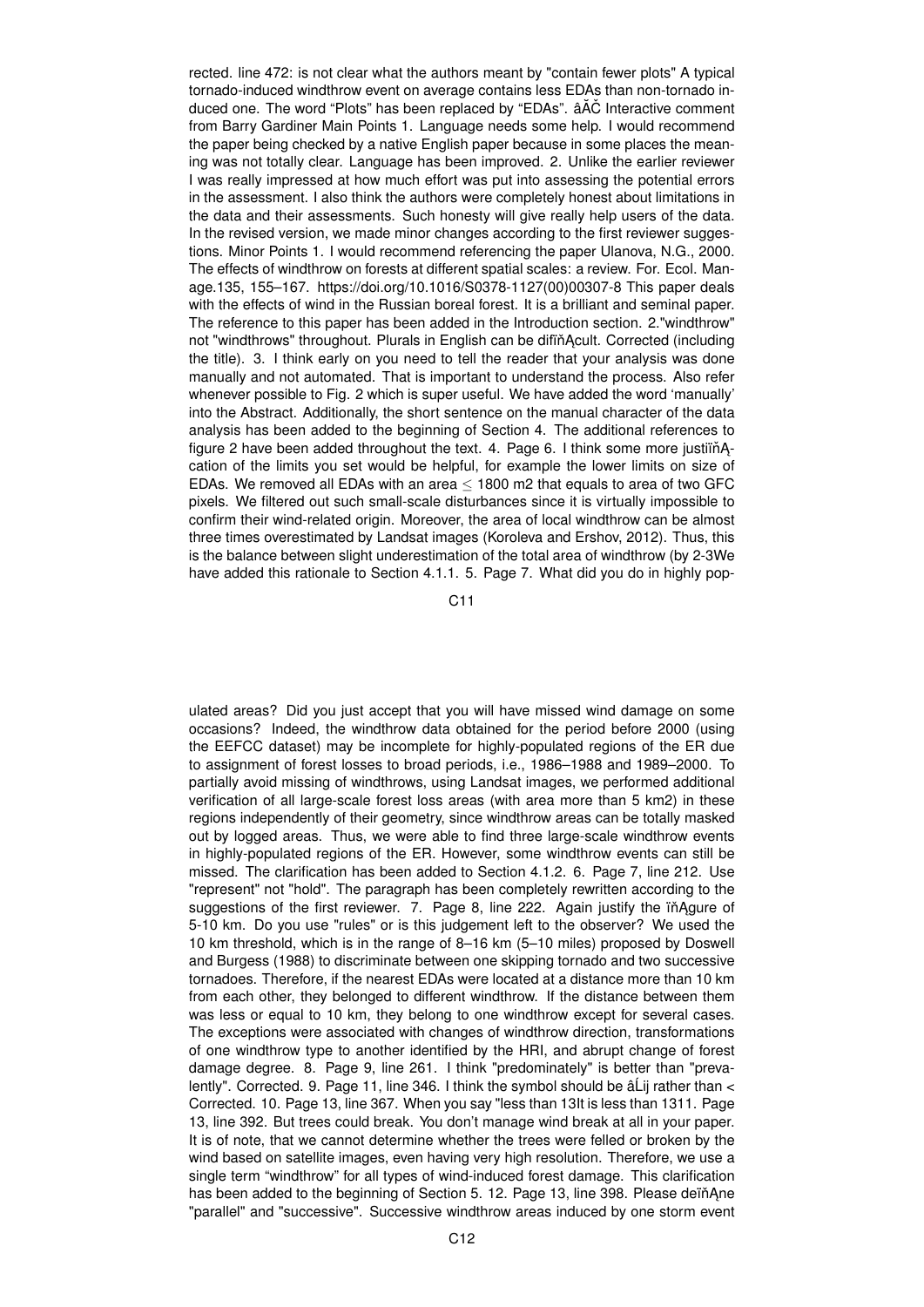follow downwind one after another and approximately fall on one straight line (the angle of deviation from this line does not exceed 10-20°). Such windthrow are presumably induced by one convective cell generating a sequence of squalls or tornadoes. In contrast, parallel windthrow areas that located within one storm event are situated parallel to each other (with an angle less than 30°). They are presumably associated with two or more different convective cells or mesocyclones, generating squalls or tornadoes, often embedded into one mesoscale convective system. The examples of parallel and successive windthrow are shown at new Fig. 3. The definitions have been added to Section 4.1.4. 13. Page 14, line 417. What do you mean by dark-coniferous? What species are you referring to? Dark-coniferous forests in the ER consist of three dominating tree species such as Picea abies, Picea obovata and Ábies sibírica. We have added this information to section 2.1. 14. Page 14, line 430. Too coarse for what? Correlation? With what? The sentence has been deleted. Instead, we highlighted, that using out dataset, estimates of relationship between windthrow area and forest stands characteristics can be carried out in future studies at a regional scale. 15. Page 15, line 461. Write out local time not LT. Corrected. 16. Page 490. Reference work in USA and Amazon on damage from derechos or squall lines. See a) Negrón-Juárez, R.I., Chambers, J.Q., Guimaraes, G., Zeng, H., Raupp, C.F.M., Marra, D.M., Ribeiro, G.H.P.M., Saatchi, S.S., Nelson, B.W., Higuchi, N., 2010. Widespread Amazon forest tree mortality from a single cross-basin squall line event. Geophys. Res. Lett. 37, 1– 5. https://doi.org/10.1029/2010GL043733 and b) Peterson, C. J., 2000: Catastrophic wind damage to North American forests and the potential impact of climate change. Sci. Total Environ.,262, 287–311. Both references have been added.

References: Doswell, C.A. and Burgess, D.W.: On some issues of United States tornado climatology. Monthly Weather Review, 116, 495–501, 1988. Foga, S., Scaramuzza, P.L., Guo, S., Zhu, Z., Dilley, R.D., Beckmann, T., Schmidt, G.L., Dwyer, J.L., Hughes, M.J., and Laue, B. Cloud detection algorithm comparison and validation for operational Landsat data products. Remote Sensing of Environment, 194, 379-390. http://doi.org/10.1016/j.rse.2017.03.026, 2017 Haylock, M,

 $C<sub>13</sub>$ 

R.: European extra-tropical storm damage risk from a multi-model ensemble of dynamically-downscaled global climate models. Natural Hazards and Earth System Sciences, 11, 2847–2857, doi:10.5194/nhess-11-2847-2011, 2011. Koroleva, N. V., and Ershov, D. V.: Estimation of error in determining the forest windfall disturbances area on high spatial resolution space images of LANDSAT-TM. In: Current Problems in Remote Sensing of the Earth From Space, 9, 80–86, 2012. (in Russian) Schaefer, J.T., and Edwards, R., The SPC tornado/severe thunderstorm database. In: Preprints, 11th Conf. on Applied Climatology. Amer. Meteor. Soc, Dallas, TX Available online at. https://ams.confex.com/ams/99annual/abstracts/1360.htm (6.11), 1999. Seidl, R., Thom, D., Kautz, M., Martin-Benito, D., Peltoniemi, M., Vacchiano, G., Wild, J., Ascoli, D., Petr, M., Honkaniemi, J., Lexer,, M.J., Trotsiuk, V., Mairota, P., Svoboda, M., Fabrika, M., Nagel T.A. and Reyer, C. P. O.: Forest disturbances under climate change, Nature Climate Change, 7(6), 395–402. doi:10.1038/nclim ate33 03, 2017. Suvanto, S., Henttonen, H. M., Nöjd, P., and Mäkinen, H.: Forest susceptibility to storm damage is affected by similar factors regardless of storm type: Comparison of thunder storms and autumn extra-tropical cyclones in Finland, Forest Ecology and Management, 381, 17âAŠ28, doi: 10.1016/j.foreco.2016.09.005, 2016. Ulanova, N.G.: ˘ The effects of windthrow on forests at different spatial scales: a review. Forest Ecology and Management 135, 155–167. doi:10.1016/S0378-1127(00)00307-8, 2000.

Please also note the supplement to this comment: https://essd.copernicus.org/preprints/essd-2020-91/essd-2020-91-AC1 supplement.pdf

Interactive comment on Earth Syst. Sci. Data Discuss., https://doi.org/10.5194/essd-2020-91, 2020.